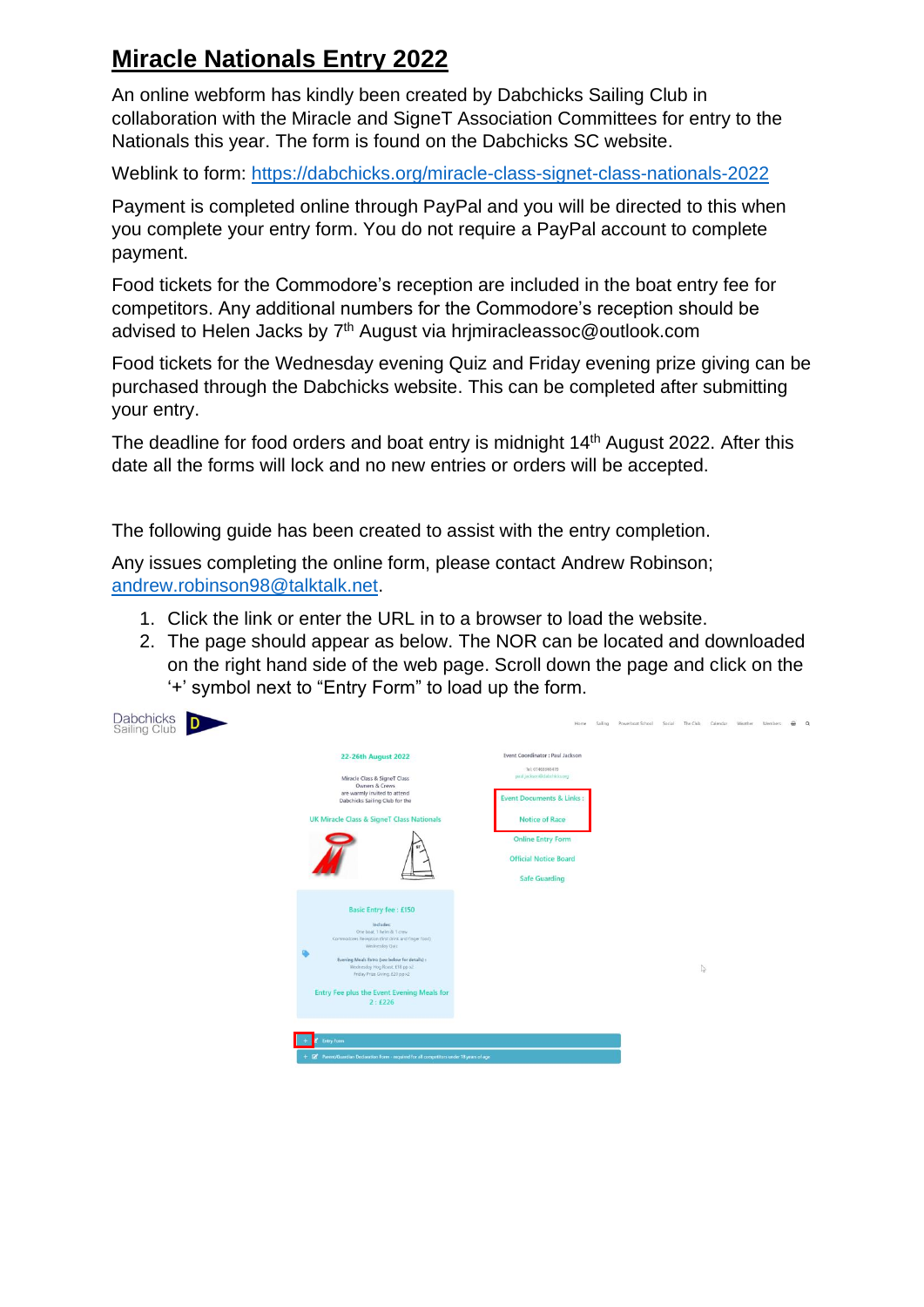**3. Once the entry form has loaded scroll to the bottom of the form and ensure the 'signature' box is seen on screen as below.\***

\*Occasionally this box does not appear first time. Refresh the web page and repeat steps 2 & 3. If the box persistently does not appear, please inform Andrew Robinson who can liaise with Dabchicks SC to troubleshoot the issue further.

| Signature (Entrant) (Newwed)   | Signature (Entrant) (Required)                                         |
|--------------------------------|------------------------------------------------------------------------|
| - 1                            | e                                                                      |
| I'm not a robot                | I'm not a robot                                                        |
| HEAPTCLIA                      | <b>DEAPTEH</b>                                                         |
| rrieta - serra                 | Pringer + Tarry                                                        |
| Submit Entry & Pay             | Submit Entry & Pay                                                     |
| Signature box loaded correctly | Signature box not loaded. Refresh<br>the webpage and repeat steps 2&3. |

4. Scroll to the top of the form and fill out the fields as appropriate.

| Entry Form                                                                                                                                                                                                    |           |               |     |                                |              |                                                                                                                                             |
|---------------------------------------------------------------------------------------------------------------------------------------------------------------------------------------------------------------|-----------|---------------|-----|--------------------------------|--------------|---------------------------------------------------------------------------------------------------------------------------------------------|
| <b>Miracle &amp; SigneT Class National Championship</b>                                                                                                                                                       |           |               |     |                                |              |                                                                                                                                             |
| 21 - 26 August 2022<br>Entry Closes at midnight on 14th August 2022.                                                                                                                                          |           |               |     |                                |              |                                                                                                                                             |
| Please complete the form below.<br>Once you press submit you will be required to pay via a PayPal gateway.<br>You do not need to have PayPal account. This service also accepts credit & debit card payments. |           |               |     |                                |              |                                                                                                                                             |
| Boat Number                                                                                                                                                                                                   |           | Boat Name     |     | <b>O</b> Miracle<br>$O$ SigneT |              |                                                                                                                                             |
| For Miracle Championship POINTS races                                                                                                                                                                         |           |               |     |                                |              |                                                                                                                                             |
|                                                                                                                                                                                                               |           |               |     |                                |              | Please mark this box if you are entering a non-spinnaker boat in Championship. The separate Non-Spinnaker Race details are collected below. |
| □ Non-Spinnaker                                                                                                                                                                                               |           |               |     |                                |              |                                                                                                                                             |
|                                                                                                                                                                                                               |           |               |     |                                |              |                                                                                                                                             |
|                                                                                                                                                                                                               |           |               |     |                                |              |                                                                                                                                             |
|                                                                                                                                                                                                               |           |               |     |                                |              |                                                                                                                                             |
|                                                                                                                                                                                                               |           |               |     |                                |              |                                                                                                                                             |
| Helm Details (Entrant)<br>The Helmsman of the dinghy must be a current member of the Miracle Class Association in-order to compete in the event.<br>Helm Name (Required)                                      |           |               |     | Helm Date of Birth (Required)  |              | Helm M/F (Required)                                                                                                                         |
| First Name                                                                                                                                                                                                    | Last Name |               | Dav | Montl Year                     |              | $O$ Male<br>$O$ Female                                                                                                                      |
| <b>Street Address</b>                                                                                                                                                                                         |           |               |     |                                |              |                                                                                                                                             |
| Postcode                                                                                                                                                                                                      |           |               |     |                                |              |                                                                                                                                             |
|                                                                                                                                                                                                               |           |               |     |                                | Phone Number |                                                                                                                                             |
| <b>Enter Email</b>                                                                                                                                                                                            |           | Confirm Email |     |                                |              |                                                                                                                                             |
| Sailing Club                                                                                                                                                                                                  |           |               |     |                                |              |                                                                                                                                             |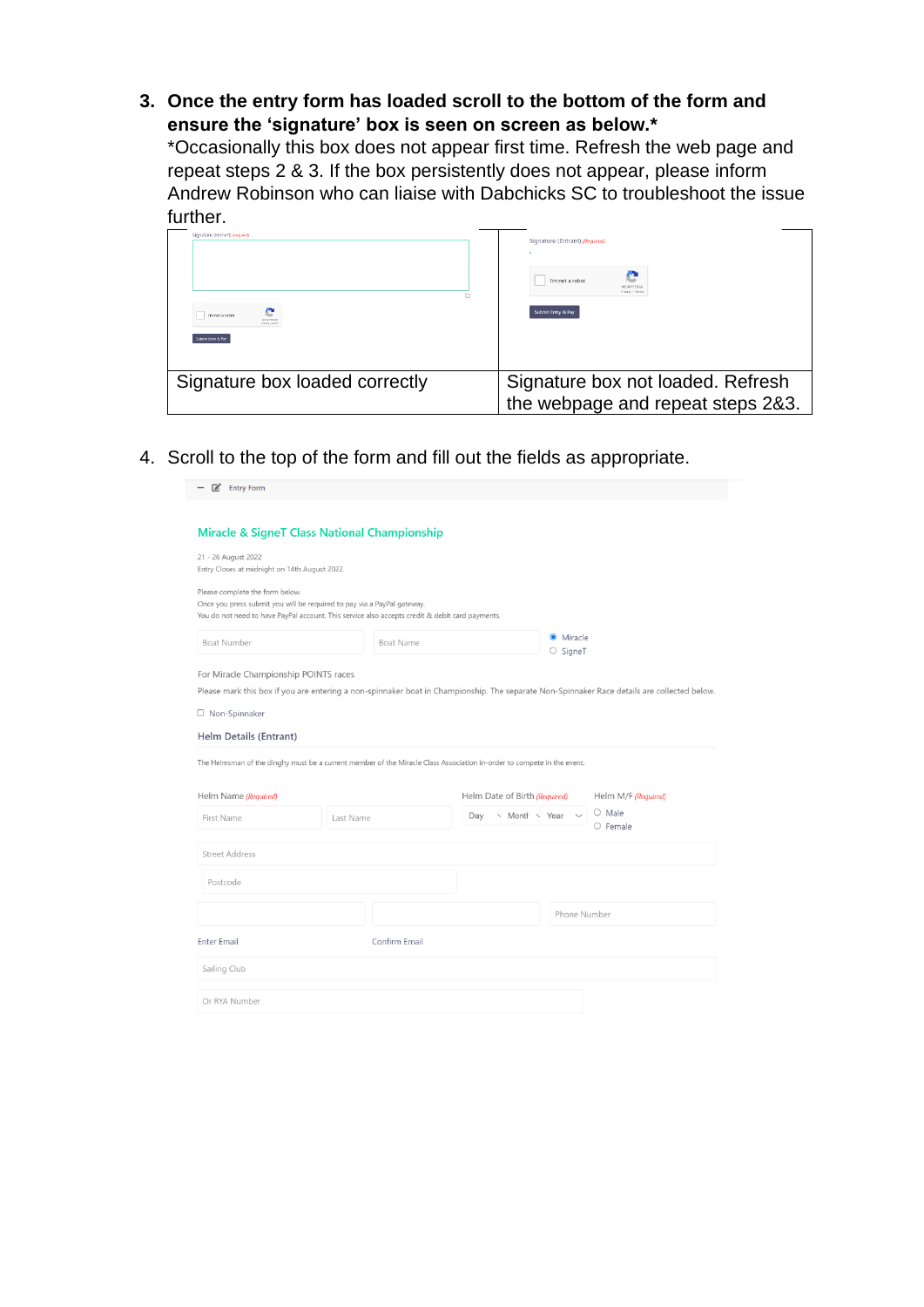5. Only 1 named crew is required for the form however multiple crew entries can be made.

| Crew Details (See Notice Of Race) |           |                                           |                                   |
|-----------------------------------|-----------|-------------------------------------------|-----------------------------------|
| Crew Name 1 (Required)            |           | Crew 1 Date of Birth (Required)           | Crew 1 M/F (Required)             |
| Crew 1 : First Name               | Last Name | Month \<br>Day<br>Year<br>$\checkmark$    | Male<br>$\cup$<br>$O$ Female      |
| Crew Name 2                       |           | Crew 2 Date of Birth                      | Crew 2 M/F                        |
| Crew 2 : First Name               | Last Name | Monti $\vee$ Year $\vee$<br>Day           | Male<br>$\bigcirc$<br>$O$ Female  |
| Crew Name 3                       |           | Crew 3 Date of Birth                      | Crew 3 M/F                        |
| Crew 3: First Name                | Last Name | Month<br>Year $\vee$<br>Day<br>$\sqrt{2}$ | Male<br>$\circ$<br>$\circ$ Female |

6. If you intend on entering the extra non-championship races in the afternoon, please tick the boxes as appropriate. Helm and Crew information will be collected separately at the event. This indication of participation is to assist Dabchicks SC and the Miracle committee with event planning.

| <b>Other Races</b>                                                     |                                                                                                                                                |  |  |  |
|------------------------------------------------------------------------|------------------------------------------------------------------------------------------------------------------------------------------------|--|--|--|
| Select categories which apply:                                         | Age on 21/08/2022                                                                                                                              |  |  |  |
| $\Box$ Non-Spinnaker<br>$\Box$ Crews Race<br>$\Box$ Single Handed Race | $\Box$ Youth Championship (16yrs -21yrs)<br>$\Box$ Junior Championship (15yrs and under)<br>$\Box$ Young Junior Championship (13yrs and under) |  |  |  |

- 7. Enter any allergy information Dabchicks SC should be aware of for this event.
- 8. The entry fee for the event is shown below. If this is your second boat entry per family and/or your first Nationals. Tick the boxes for a discount on your entry fee.

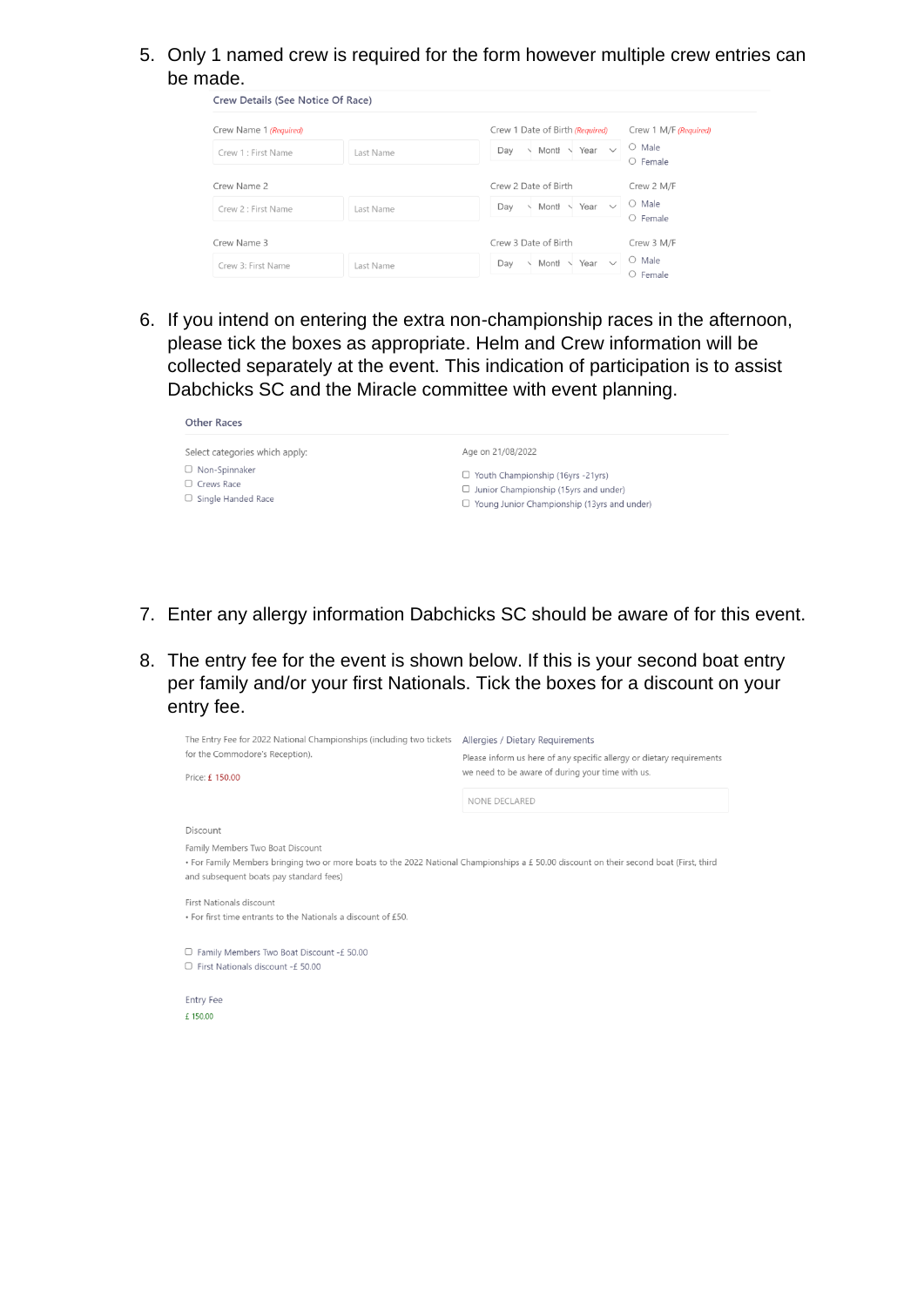9. Agree to the entry declaration by clicking on the tick box. Use your mouse to enter a signature on the screen. Click on the reCAPTCHA site key and submit your entry.

|                                                                                                                | I agree to be bound by The Racing Rules of Sailing 2021-2024, the RYA prescriptions, the Miracle Association Rules of the Association, the Miracle Association Rules of Measurement and                   |  |
|----------------------------------------------------------------------------------------------------------------|-----------------------------------------------------------------------------------------------------------------------------------------------------------------------------------------------------------|--|
| Construction and the Championship Sailing Instructions.<br>I agree to provide a valid measurement certificate. |                                                                                                                                                                                                           |  |
|                                                                                                                | I confirm that I am insured for Third Party liability risks of £3,000,000 which covers me whilst racing and that I will continue to maintain this insurance whilst engaged in racing at Dabchicks Sailing |  |
| Club.                                                                                                          |                                                                                                                                                                                                           |  |
|                                                                                                                |                                                                                                                                                                                                           |  |
|                                                                                                                | $\Box$ I have read, understood and accept the Risk Statement as found in the Notice of Race item 19 behalf of myself and my crew.                                                                         |  |
|                                                                                                                |                                                                                                                                                                                                           |  |
| Signature (Entrant) (Required)                                                                                 |                                                                                                                                                                                                           |  |
|                                                                                                                |                                                                                                                                                                                                           |  |
|                                                                                                                |                                                                                                                                                                                                           |  |
|                                                                                                                |                                                                                                                                                                                                           |  |
|                                                                                                                |                                                                                                                                                                                                           |  |
|                                                                                                                |                                                                                                                                                                                                           |  |
|                                                                                                                |                                                                                                                                                                                                           |  |
|                                                                                                                |                                                                                                                                                                                                           |  |
|                                                                                                                |                                                                                                                                                                                                           |  |
|                                                                                                                |                                                                                                                                                                                                           |  |
|                                                                                                                |                                                                                                                                                                                                           |  |
|                                                                                                                |                                                                                                                                                                                                           |  |
|                                                                                                                |                                                                                                                                                                                                           |  |
| I'm not a robot                                                                                                |                                                                                                                                                                                                           |  |
|                                                                                                                | reCAPTCHA                                                                                                                                                                                                 |  |
|                                                                                                                | Privacy - Terms                                                                                                                                                                                           |  |
|                                                                                                                |                                                                                                                                                                                                           |  |
|                                                                                                                |                                                                                                                                                                                                           |  |
| Submit Entry & Pay                                                                                             |                                                                                                                                                                                                           |  |

- 10. You will now be directed through a PayPal portal to complete payment for your entry. Following payment you will be redirected back to the Dabchicks website.
- 11.A: Repeat step 2 to open the 'Entry Form' again. If your entry has completed successfully, you will receive the following screen.



10.B: If the screen appears as below, there was an issue with one of the fields on your entry form. Scroll down until you find the incomplete field. Enter the data and return to step 9.



Miracle & SigneT Class National Championship

12.You will now receive an email confirming your entry from Dabchicks SC.